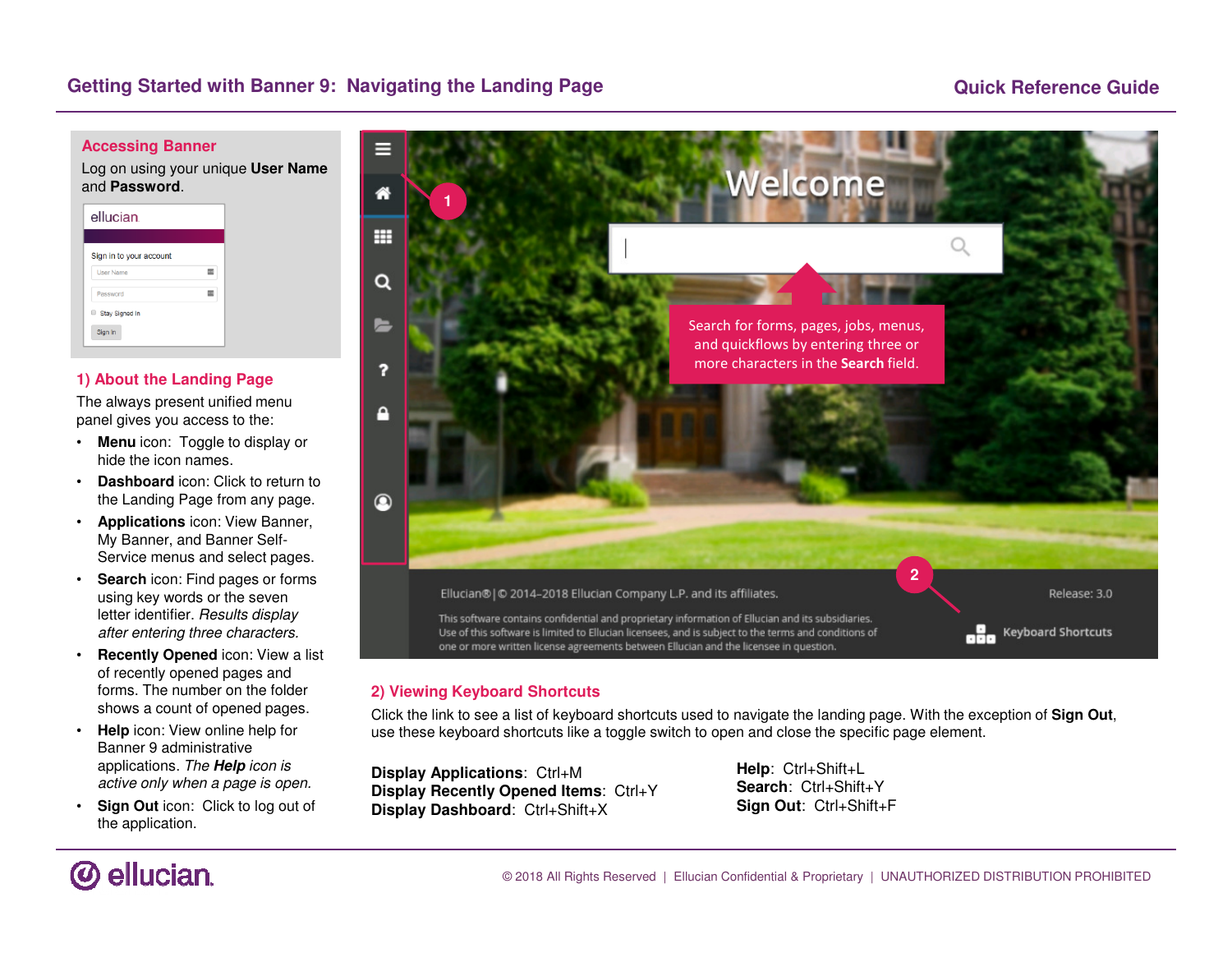# **Getting Started with Banner 9: Navigating Pages**

## **Quick Reference Guide**

**1) Key Block and Page Header**  Only the page's key block displays initially. Enter required information, then click **Go** to activate the page.

The page header provides easy access to key functions including:

- **<sup>X</sup>** icon: Close the page
- **ADD** / **RETRIEVE** icons: Used with Banner Document Management.
- **RELATED** icon: Displays a list of pages related to the open page. Select from the list or **Search** for a specific page.
- **TOOLS** icon: Perform standard actions and options for the page currently displayed (formerly the **Options** menu in Banner 8.)

### **2) Page Elements**

 The key block collapses and **Go**is replaced with **Start Over** (formerly **Rollback** in Banner 8).

- **Tabs**: Organize information by content area. Tabs are active unless grayed out.
- **Sections**: Known as blocks in Banner 8, sections (denoted by gray bars) provide details about the ID/Code in the key block. When active, actions such as **Insert**, **Delete**, **Copy**, and **Filter** can be performed. Note: If Supplemental Data Engine is enabled, a **More Information** icon displays.



| ⋿              |   | ×                                | General Person Identification 9.3.10 (Core-PRD)            |                                |                                  |          |             |                          | <b>B</b> ADD      | <b>RETRIEVE</b>                  | <b>ARELATED</b>                                        |                   | <b>☆</b> TOOLS |
|----------------|---|----------------------------------|------------------------------------------------------------|--------------------------------|----------------------------------|----------|-------------|--------------------------|-------------------|----------------------------------|--------------------------------------------------------|-------------------|----------------|
|                |   | ID: A00037960 BELL, DAINEL       |                                                            |                                | $\overline{2}$                   |          |             |                          |                   |                                  |                                                        | <b>Start Over</b> |                |
| 俗              |   | <b>Current Identification</b>    | <b>Alternate Identification</b>                            | <b>Address</b>                 | <b>Telephone</b><br>Biographical |          | E-mail      | <b>Emergency Contact</b> |                   | <b>Additional Identification</b> |                                                        |                   |                |
|                | ٠ | <b>IDENTIFICATION</b>            |                                                            |                                |                                  |          |             | $1$ Insert               |                   |                                  | □ Delete <sup>■</sup> Copy □ More Information → Filter |                   |                |
| ₩              |   | ID                               | A00037960                                                  |                                |                                  |          | Name Type   | <b>BRT</b>               | <b>Birth Name</b> |                                  |                                                        |                   |                |
|                |   | <b>PERSON</b>                    |                                                            |                                |                                  |          |             |                          |                   |                                  | Insert <b>D</b> Delete <b>W</b> Copy <b>Y</b> Filter   |                   |                |
| Q              |   | Last Name Prefix                 |                                                            |                                |                                  |          |             | <b>Additional</b>        |                   |                                  |                                                        |                   |                |
|                |   | Last Name                        | <b>BELL</b>                                                |                                |                                  | $\cdots$ |             | functions when           |                   |                                  |                                                        |                   |                |
| 閂              |   | First Name                       | DAINEL                                                     |                                |                                  | $\cdots$ | Preferred   | section is active.       |                   |                                  |                                                        |                   |                |
|                |   | Middle Namo                      |                                                            |                                |                                  |          | Full        |                          |                   |                                  |                                                        |                   |                |
| 7              |   |                                  | Use arrows to                                              |                                |                                  |          |             |                          |                   |                                  |                                                        |                   | $\rightarrow$  |
|                |   | No.                              | open and                                                   |                                |                                  |          |             |                          |                   |                                  | ■ Insert ■ Delete ■ Copy Y Filter                      |                   |                |
| Α              |   | N <sub>1</sub>                   | close sections.                                            |                                |                                  |          | $\sim$      |                          |                   |                                  |                                                        |                   |                |
|                |   | <b>ID AND NAME SOURCE</b>        |                                                            |                                |                                  |          |             |                          |                   |                                  | Insert Delete "Copy Y Filter                           |                   |                |
|                |   | ast Update                       |                                                            |                                |                                  |          |             |                          |                   |                                  |                                                        |                   |                |
|                |   | Origin                           | SPAIDEN                                                    |                                |                                  |          |             |                          |                   |                                  |                                                        |                   |                |
| $\circledcirc$ |   | <b>Original Creation</b><br>User | HRISUSR                                                    |                                |                                  |          | Create Date | 09/15/2017               |                   |                                  |                                                        |                   |                |
|                |   |                                  |                                                            |                                |                                  |          |             |                          |                   |                                  |                                                        |                   |                |
|                |   |                                  |                                                            |                                |                                  |          |             |                          |                   |                                  |                                                        |                   |                |
|                |   | ⊻<br>A                           | Activity Date 09/15/2017 07:45:45 AM Activity User HRISUSR |                                |                                  | 3        |             |                          |                   |                                  |                                                        |                   | SAVE           |
|                |   | Record: 1/1<br><b>EDIT</b>       |                                                            | SPRIDEN_CURRENT.SPRIDEN_ID [1] |                                  |          |             |                          |                   |                                  |                                                        |                   | ellucian       |

### **3) Page Footer**

The page footer provides access to additional navigation tools and information.

- **Next Section** / **Previous Section** icons: Known as **Previous Block** or **Next Block** in Banner 8, use these icons to move between sections or tabs on a page.
- **Save** icon: A major difference between Banner 8 and Banner 9, the **Save** button is located at the bottom of the page.
- •**Record Count**: Indicates the number of records displayed.
- **Table/Field Name**: Displays at the very bottom of the page for quick reference.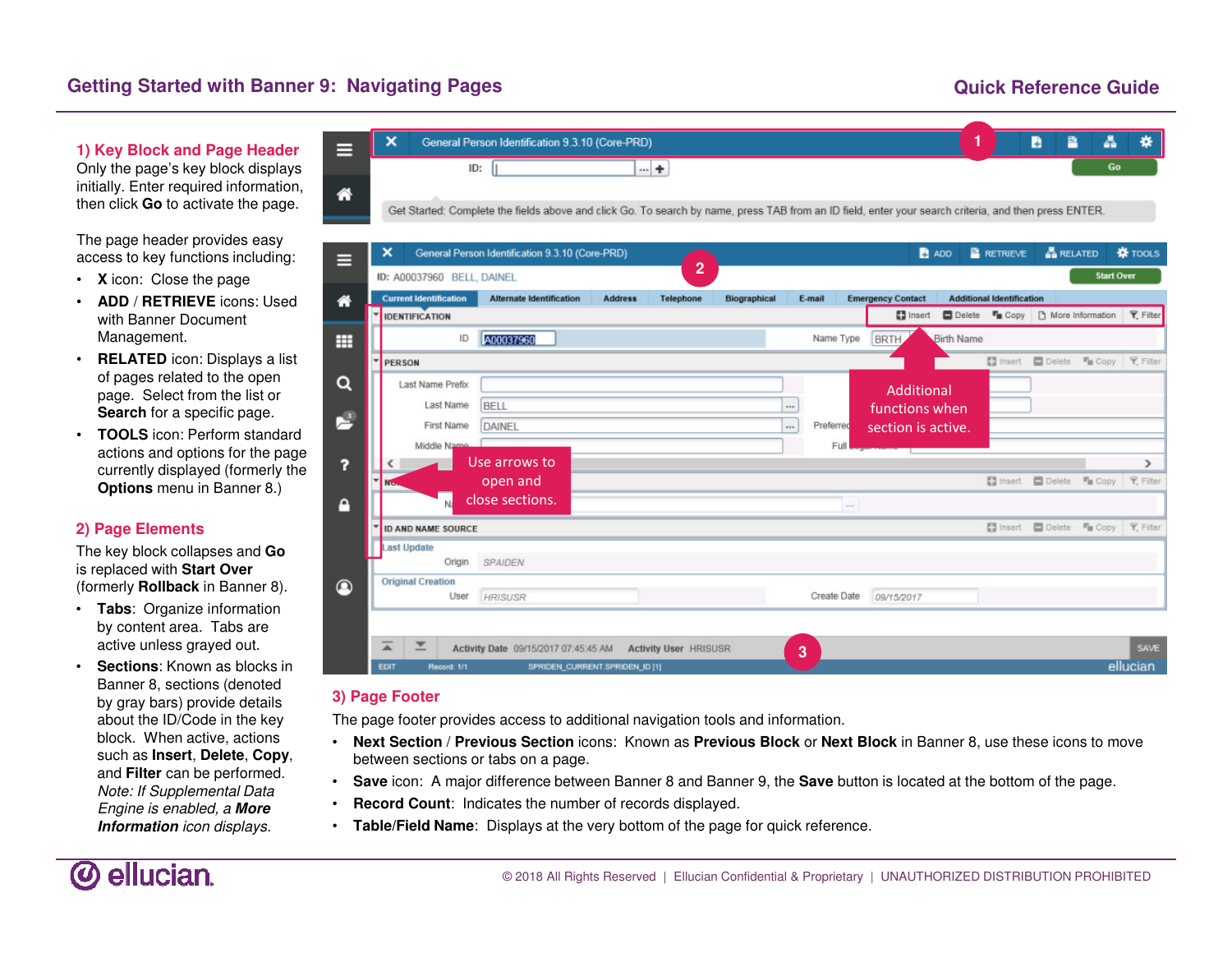#### **Performing a Lookup**

 The **Lookup** icon allows you to quickly search for a value for a field. Note that not all fields have **Lookup** icons.

1. Click the **Lookup** icon in the selected field.



- 2. A list of values displays. To narrow the results, type a value in the **Criteria** field, then press **Enter**.
- 3. To return a value to the selected field, highlight the correct value and click **OK**. Or, double-click on the correct value to return it to the field.

| Criteria | Ō                              |         |
|----------|--------------------------------|---------|
| Code     | Desc                           | Citizen |
| EL.      | Eligible Citizencococococococo | N       |
| Ν        | Non-Citizen                    | N       |
| NR       | Nonresident Alien              | N       |
| RA       | Resident Alien                 | N       |
| ww       | Worldwide                      | N       |
| Υ        | Citizen                        | Υ       |

#### **Filtering Data**

You can query data in a section by clicking the active **Filter** icon in the section header. Note that in some cases, when you click the **Lookup** icon, you will be presented with the Filter window as well. There are two filter types: Basic and Advanced.

**Basic Filter** (default): Use the **Basic Filter** to specify search criteria using pre-defined search fields.

- 1. In the fields that display, enter or select a value for each field on which you want to search. To return all records in the system, just click **Go** without entering any filter criteria, You may add basic operators when entering data in text fields (see below).
- 2. Click **Go** to display the results.
- 3. Click the **Filter Again** button (on the **Search Results** window) to further refine your search.



#### **Notes**

- Remove search fields by clicking the **Minus Sign**  icon associated with the field or click the **Clear All** button.
- Add search fields by selecting from the **Add Another Field** drop-down list.
- Add operators, or wildcards, when entering values into text fields. If you enter operators here and click the **Advanced Filter** link, the operators are retained. This works in reverse as well: Enter operators on the **Advanced Filter** window and click the **Basic Filter**link and all operators are retained.

#### **Sample Operator Conventions**

| <b>Basic Operator</b> | <b>Advanced Operator</b> |
|-----------------------|--------------------------|
| %D%                   | Contains                 |
| D%                    | Starts with              |
| %D                    | Ends with                |

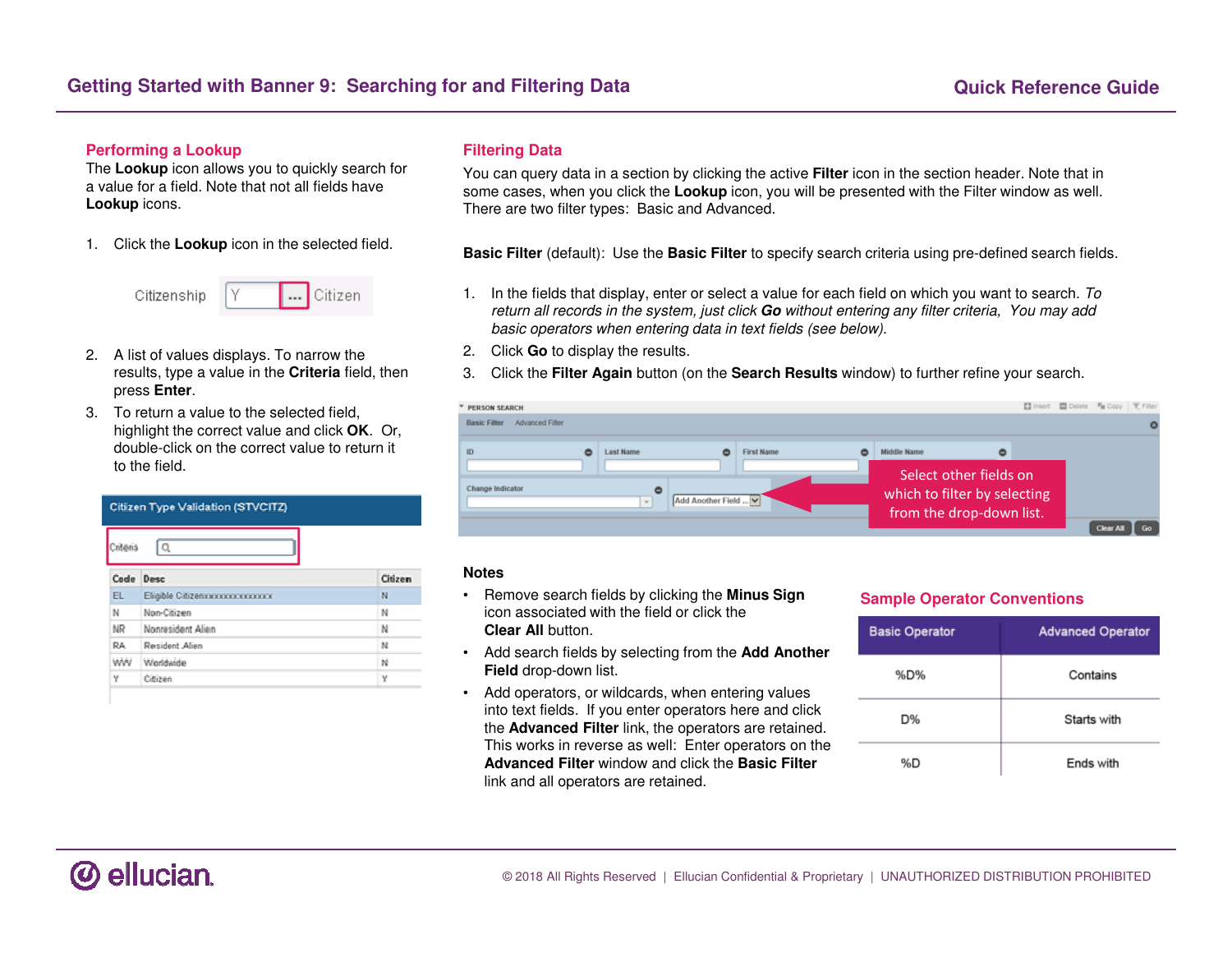### **Filtering Data, continued**

**Advanced Filter**: Use the **Advanced Filter** to specify filter data using SQ type operators.

- 1. For each field on which you want to search, click the **Operator** drop-down arrow and select the appropriate operator. The available operators depend on the type of field selected (numeric, alphanumeric, date, check box, or other).
- 3. Enter a value for the field you selected (in the blank field to the right of the **Operator** field).
- 4. Repeat steps 1 3 until all filter criteria are entered.
- 5. Click **Go** to display the results.
- 6. Click the **Filter Again** button (on the **Search Results** window) to refine your search results.

| Basic Filter   Advanced Filter                                          |                                                                                 | <b>RS</b>   |
|-------------------------------------------------------------------------|---------------------------------------------------------------------------------|-------------|
| $\triangleright$   Equals<br>⊻<br><b>IID</b>                            |                                                                                 |             |
| $\triangleright$ Equals<br>Last Name<br>M                               | Select an<br>operator.                                                          |             |
| $\overline{\mathbf{v}}$<br><b>First Name</b><br>$\triangleright$ Equals |                                                                                 | c           |
| Middle Name<br>$\vee$ Equals<br>$\vee$                                  |                                                                                 |             |
| Change Indicator<br>$\triangleright$   Equals<br>$\vee$<br>$\sim$       |                                                                                 |             |
| Add Another Field                                                       | Select other fields on which to filter by<br>selecting from the drop-down list. |             |
|                                                                         |                                                                                 | Go<br>Clear |

#### **Notes**

- Remove search fields by clicking the **Minus Sign** icon associated with the field or click the **Clear All** button.
- •Add search fields by selecting from the **Add Another Field** drop-down list.
- If you enter operators here and click the **Basic Filter** link, the operators are retained. This works in reverse as well.

#### **Searching for an Person**

 Provided you know the name of the person, there is another person search option.

- 1. Click in the **ID** field and press **Tab** on your keyboard.
- 2. In the blank field that displays, enter the person's last name. Press **Tab** again.
- 3. The **ID and Name Extended Search**  window displays. You can narrow your search results by entering additional information in the fields provided.
- 4. Click the **Press to See Results** button.
- 5. Select the correct record, then click **OK**.